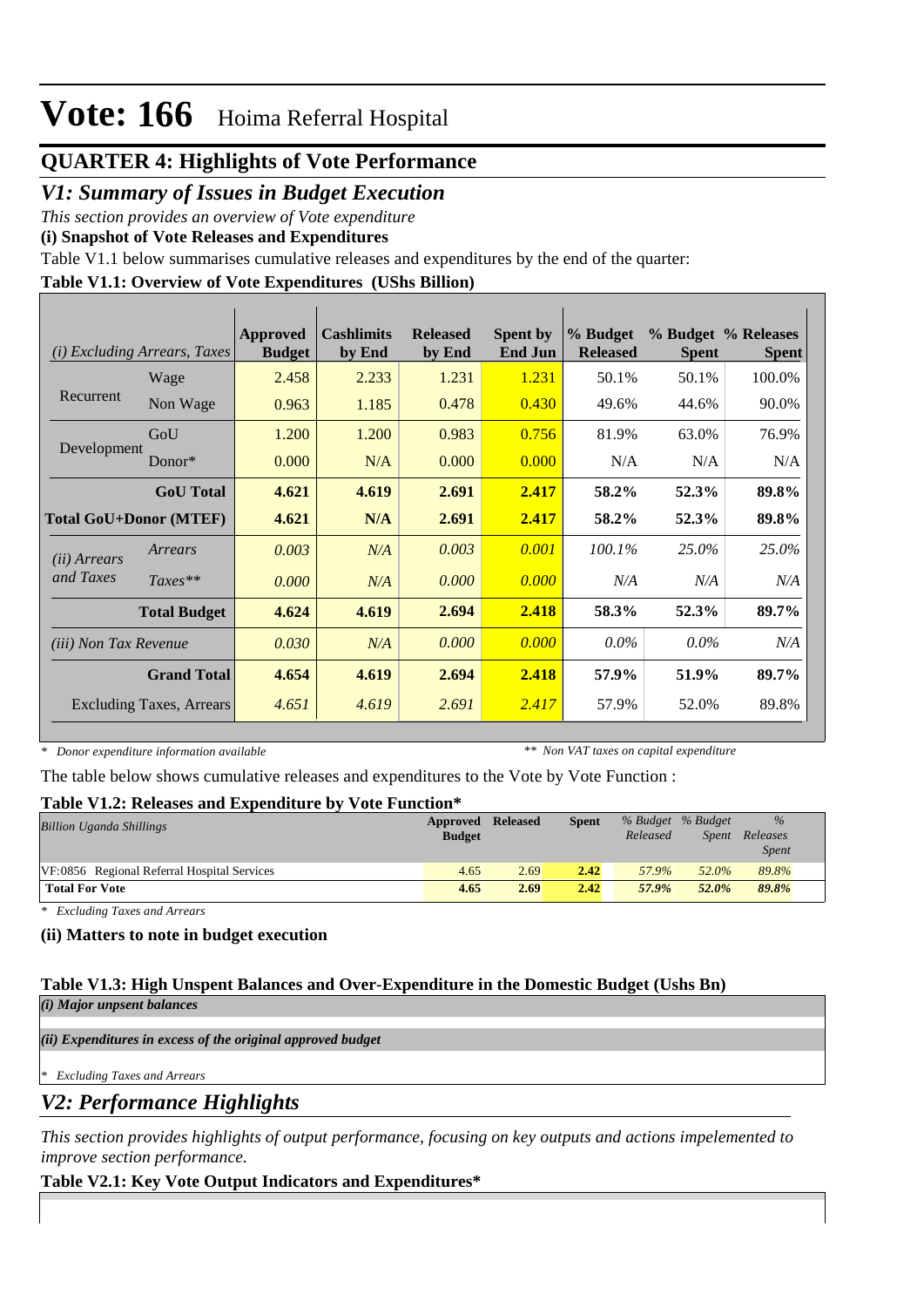| Vote, Vote Function<br><b>Key Output</b>                       | <b>Approved Budget and</b><br><b>Planned outputs</b>                 |         | <b>Cumulative Expenditure</b><br>and Performance              |       | <b>Status and Reasons for</b><br>any Variation from Plans |       |  |  |
|----------------------------------------------------------------|----------------------------------------------------------------------|---------|---------------------------------------------------------------|-------|-----------------------------------------------------------|-------|--|--|
| Vote Function: 0856 Regional Referral Hospital Services        |                                                                      |         |                                                               |       |                                                           |       |  |  |
| <b>Output: 085601</b>                                          | <b>Inpatient services</b>                                            |         |                                                               |       |                                                           |       |  |  |
| Description of Performance: 18,000 inpatients 85% bed          | occupancy rate and 5 days<br>average stay for inpatients.            |         |                                                               |       |                                                           |       |  |  |
| Performance Indicators:                                        |                                                                      |         |                                                               |       |                                                           |       |  |  |
| No. of in patients admitted                                    |                                                                      | 18,000  |                                                               |       |                                                           |       |  |  |
| Bed occupancy rate<br>(inpatients)                             |                                                                      | 85      |                                                               |       |                                                           |       |  |  |
| Average rate of stay for<br>inpatients (no. days)              |                                                                      | 4       |                                                               |       |                                                           |       |  |  |
| <b>Output Cost:</b>                                            | UShs Bn:                                                             | 2.671   | UShs Bn:                                                      | 1.322 | % Budget Spent:                                           | 49.5% |  |  |
| <b>Output: 085602</b>                                          | <b>Outpatient services</b>                                           |         |                                                               |       |                                                           |       |  |  |
| Description of Performance: 180,000 general and 60000          | specialised outpatients attended<br>to.                              |         |                                                               |       |                                                           |       |  |  |
| Performance Indicators:                                        |                                                                      |         |                                                               |       |                                                           |       |  |  |
| No. of specialised<br>outpatients attended to                  |                                                                      | 60,000  |                                                               |       |                                                           |       |  |  |
| No. of general outpatients<br>attended to                      |                                                                      | 180,000 |                                                               |       |                                                           |       |  |  |
| <b>Output Cost:</b>                                            | UShs Bn:                                                             | 0.179   | <b>UShs Bn:</b>                                               | 0.077 | % Budget Spent:                                           | 43.4% |  |  |
| <b>Output: 085603</b>                                          |                                                                      |         | Medicines and health supplies procured and dispensed          |       |                                                           |       |  |  |
| Description of Performance: 1.0 bn.<br>Performance Indicators: |                                                                      |         |                                                               |       |                                                           |       |  |  |
| Value of medicines<br>received/dispensed (Ush bn)              |                                                                      |         |                                                               |       |                                                           |       |  |  |
| <b>Output Cost:</b>                                            | UShs Bn:                                                             | 0.027   | UShs Bn:                                                      | 0.010 | % Budget Spent:                                           | 36.6% |  |  |
| <b>Output: 085604</b>                                          | <b>Diagnostic services</b>                                           |         |                                                               |       |                                                           |       |  |  |
| Description of Performance: 85000 lab tests and 4500 xrays     | undertaken                                                           |         |                                                               |       |                                                           |       |  |  |
| Performance Indicators:                                        |                                                                      |         |                                                               |       |                                                           |       |  |  |
| Patient xrays (imaging)                                        |                                                                      | 4,500   |                                                               |       |                                                           |       |  |  |
| No. of labs/tests                                              |                                                                      | 85000   |                                                               |       |                                                           |       |  |  |
| <b>Output Cost:</b>                                            | UShs Bn:                                                             | 0.019   | <b>UShs Bn:</b>                                               | 0.008 | % Budget Spent:                                           | 42.0% |  |  |
| <b>Output: 085605</b>                                          | <b>Hospital Management and support services</b>                      |         |                                                               |       |                                                           |       |  |  |
| Description of Performance:                                    |                                                                      |         |                                                               |       |                                                           |       |  |  |
| <b>Output Cost:</b>                                            | UShs Bn:                                                             | 0.370   | UShs Bn:                                                      | 0.167 | % Budget Spent:                                           | 45.0% |  |  |
| <b>Output: 085606</b>                                          | Prevention and rehabilitation services                               |         |                                                               |       |                                                           |       |  |  |
| Description of Performance: 110000 antenatal cases, 25000      | immunizations, 5000 people<br>receiving family planning<br>services. |         |                                                               |       |                                                           |       |  |  |
| Performance Indicators:                                        |                                                                      |         |                                                               |       |                                                           |       |  |  |
| No. of people receiving<br>family planning services            |                                                                      | 5,500   |                                                               |       |                                                           |       |  |  |
| No. of people immunised                                        |                                                                      | 25,000  |                                                               |       |                                                           |       |  |  |
| No. of antenatal cases                                         |                                                                      | 110,000 |                                                               |       |                                                           |       |  |  |
| <b>Output Cost:</b>                                            | UShs Bn:                                                             | 0.140   | UShs Bn:                                                      | 0.056 | % Budget Spent:                                           | 40.2% |  |  |
| <b>Output: 085672</b>                                          |                                                                      |         | <b>Government Buildings and Administrative Infrastructure</b> |       |                                                           |       |  |  |

## **QUARTER 4: Highlights of Vote Performance**

*Description of Performance:*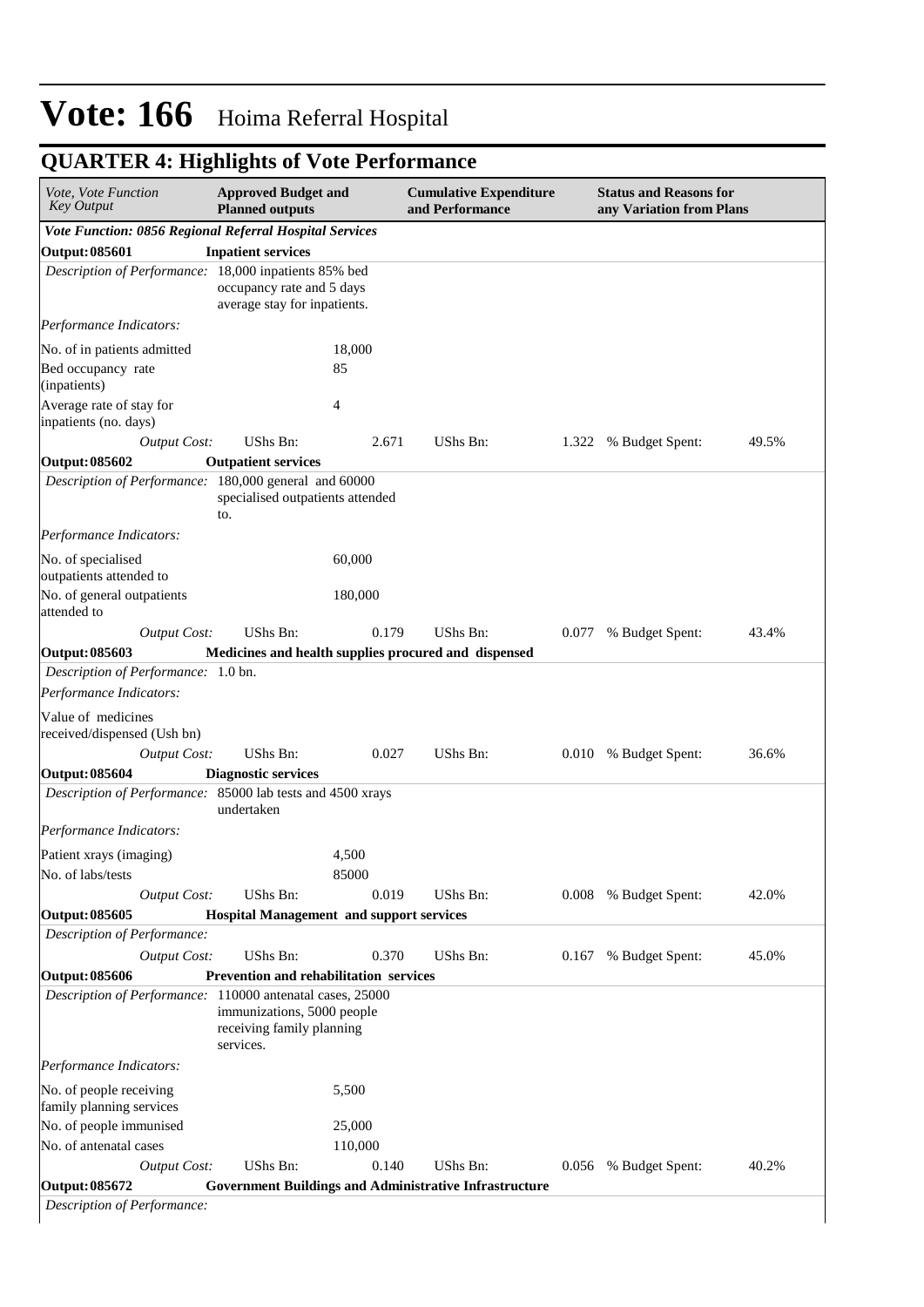### **QUARTER 4: Highlights of Vote Performance**

| <i>Vote, Vote Function</i><br><b>Key Output</b>                                | <b>Approved Budget and</b><br><b>Planned outputs</b> |       | <b>Cumulative Expenditure</b><br>and Performance |       | <b>Status and Reasons for</b><br>any Variation from Plans |       |
|--------------------------------------------------------------------------------|------------------------------------------------------|-------|--------------------------------------------------|-------|-----------------------------------------------------------|-------|
| <b>Output Cost:</b>                                                            | UShs Bn:                                             | 0.200 | UShs Bn:                                         | 0.153 | % Budget Spent:                                           | 76.6% |
| Output: 085680                                                                 | <b>Hospital Construction/rehabilitation</b>          |       |                                                  |       |                                                           |       |
| Description of Performance: 900000000                                          |                                                      |       |                                                  |       |                                                           |       |
| Performance Indicators:                                                        |                                                      |       |                                                  |       |                                                           |       |
| No.<br>reconstructed/rehabilitated<br>general wards                            |                                                      |       |                                                  |       |                                                           |       |
| No. of hospitals benefiting<br>from the rennovation of<br>existing facilities. | 1                                                    |       |                                                  |       |                                                           |       |
| Output Cost:                                                                   | UShs Bn:                                             | 0.600 | UShs Bn:                                         | 0.450 | % Budget Spent:                                           | 75.0% |
| Output: 085681                                                                 | Staff houses construction and rehabilitation         |       |                                                  |       |                                                           |       |
| Description of Performance: 300000000<br>Performance Indicators:               |                                                      |       |                                                  |       |                                                           |       |
| No. of staff houses<br>constructed/rehabilitated                               | 30                                                   |       |                                                  |       |                                                           |       |
| Output Cost:                                                                   | UShs Bn:                                             | 0.400 | UShs Bn:                                         | 0.153 | % Budget Spent:                                           | 38.3% |
| <b>Vote Function Cost</b>                                                      | <b>UShs Bn:</b>                                      |       | 4.651 UShs Bn:                                   |       | 2.417 % Budget Spent:                                     | 52.0% |
| <b>Cost of Vote Services:</b>                                                  | UShs Bn:                                             |       | 4.651 UShs Bn:                                   |       | $2.417$ % Budget Spent:                                   | 52.0% |

*\* Excluding Taxes and Arrears*

#### **Table V2.2: Implementing Actions to Improve Vote Performance**

| <b>Planned Actions:</b>                                                                                    | <b>Actual Actions:</b> | <b>Reasons for Variation</b> |  |  |  |  |  |
|------------------------------------------------------------------------------------------------------------|------------------------|------------------------------|--|--|--|--|--|
| Vote: 166 Hoima Referral Hospital                                                                          |                        |                              |  |  |  |  |  |
| Vote Function: 08 56 Regional Referral Hospital Services                                                   |                        |                              |  |  |  |  |  |
| Use NTR to provide break teas, provide<br>accommodation to some key staff.<br>Conduct support supervision. |                        |                              |  |  |  |  |  |

### *V3: Details of Releases and Expenditure*

*This section provides a comprehensive summary of the outputs delivered by the Vote and further details of Vote expenditures by Vote Function and Expenditure Item.*

#### **Table V3.1: GoU Releases and Expenditure by Output\***

| <b>Billion Uganda Shillings</b>                               | Approved      | <b>Released</b> | <b>Spent</b> | $%$ GoU       | $%$ GoU       | $%$ GoU      |
|---------------------------------------------------------------|---------------|-----------------|--------------|---------------|---------------|--------------|
|                                                               | <b>Budget</b> |                 |              | <b>Budget</b> | <b>Budget</b> | Releases     |
|                                                               |               |                 |              | Released      | <i>Spent</i>  | <i>Spent</i> |
| VF:0856 Regional Referral Hospital Services                   | 4.62          | 2.69            | 2.42         | 58.2%         | 52.3%         | 89.8%        |
| Class: Outputs Provided                                       | 3.42          | 1.71            | 1.66         | 49.9%         | 48.5%         | 97.2%        |
| 085601 Inpatient services                                     | 2.66          | 1.33            | 1.32         | 50.1%         | 49.7%         | 99.3%        |
| 085602 Outpatient services                                    | 0.17          | 0.09            | 0.08         | 50.0%         | 44.6%         | 89.3%        |
| 085603 Medicines and health supplies procured and dispensed   | 0.02          | 0.01            | 0.01         | 50.0%         | 45.1%         | 90.2%        |
| 085604 Diagnostic services                                    | 0.02          | 0.01            | 0.01         | 50.0%         | 42.0%         | 84.0%        |
| 085605 Hospital Management and support services               | 0.36          | 0.18            | 0.17         | 48.9%         | 46.3%         | 94.6%        |
| 085606 Prevention and rehabilitation services                 | 0.14          | 0.07            | 0.06         | 50.0%         | 40.2%         | 80.4%        |
| 085607 Immunisation Services                                  | 0.05          | 0.02            | 0.02         | 50.0%         | 43.6%         | 87.3%        |
| Class: Capital Purchases                                      | 1.20          | 0.98            | 0.76         | 81.9%         | 63.0%         | 76.9%        |
| 085672 Government Buildings and Administrative Infrastructure | 0.20          | 0.20            | 0.15         | $100.0\%$     | 76.6%         | 76.6%        |
| 085680 Hospital Construction/rehabilitation                   | 0.60          | 0.45            | 0.45         | 75.0%         | 75.0%         | $100.0\%$    |
| 085681 Staff houses construction and rehabilitation           | 0.40          | 0.33            | 0.15         | 83.3%         | 38.3%         | $46.0\%$     |
| <b>Total For Vote</b>                                         | 4.62          | 2.69            | 2.42         | 58.2%         | 52.3%         | 89.8%        |

*\* Excluding Taxes and Arrears*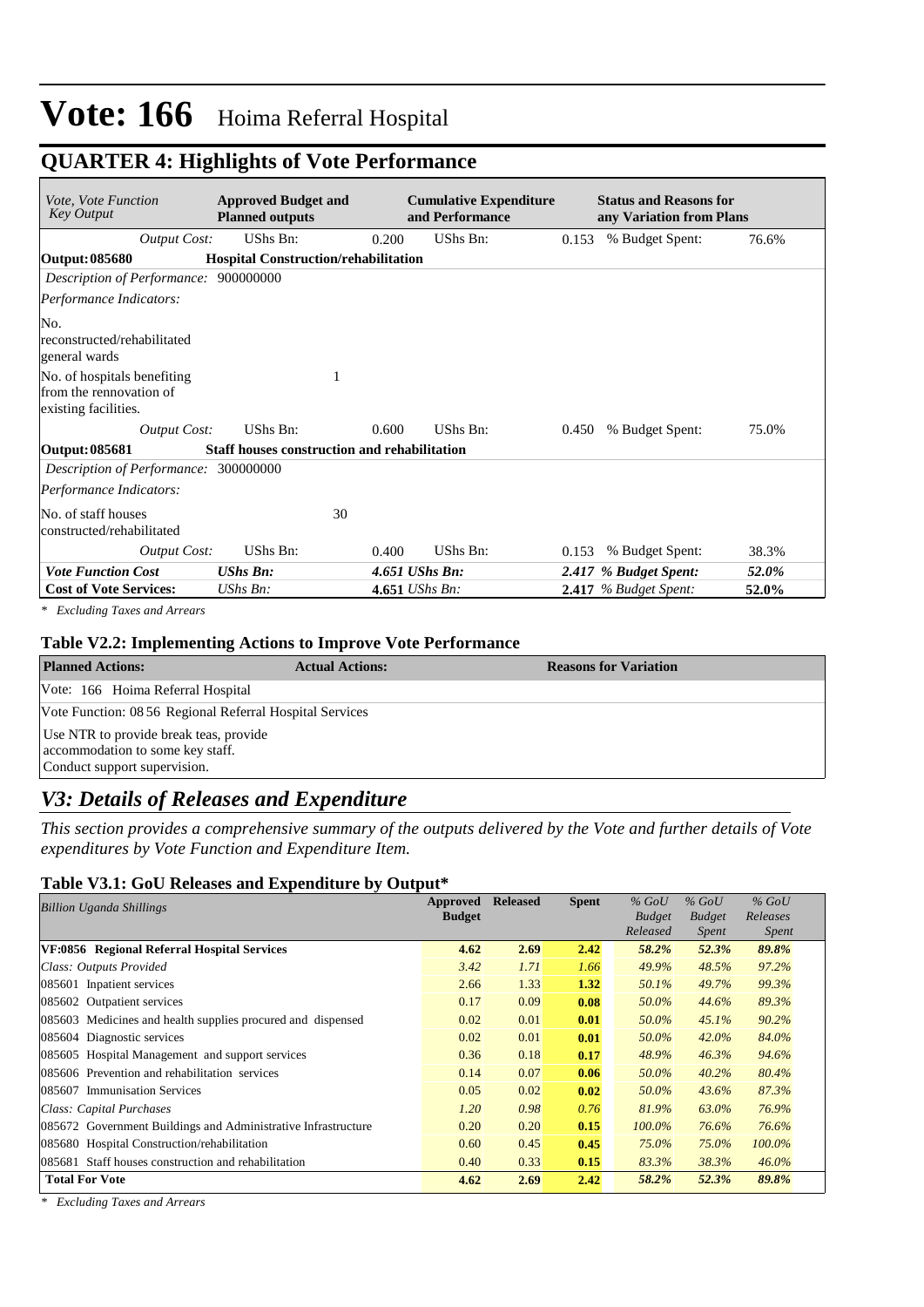## **QUARTER 4: Highlights of Vote Performance**

#### **Table V3.2: 2014/15 GoU Expenditure by Item**

| <b>Billion Uganda Shillings</b>                         | <b>Approved</b><br><b>Budget</b> | <b>Releases</b> | <b>Expend-</b><br>iture | % Budged<br><b>Released</b> | % Budget<br><b>Spent</b> | %Releases<br><b>Spent</b> |
|---------------------------------------------------------|----------------------------------|-----------------|-------------------------|-----------------------------|--------------------------|---------------------------|
| <b>Output Class: Outputs Provided</b>                   | 3.42                             | 1.71            | 1.66                    | 49.9%                       | 48.5%                    | 97.2%                     |
| 211101 General Staff Salaries                           | 2.46                             | 1.23            | 1.23                    | 50.1%                       | 50.1%                    | 100.0%                    |
| 211103 Allowances                                       | 0.06                             | 0.03            | 0.03                    | 50.0%                       | 50.0%                    | 100.0%                    |
| 213001 Medical expenses (To employees)                  | 0.01                             | 0.00            | 0.00                    | 50.0%                       | 50.0%                    | 100.0%                    |
| 213002 Incapacity, death benefits and funeral expenses  | 0.01                             | 0.00            | 0.00                    | 50.0%                       | 50.0%                    | 100.0%                    |
| 221001 Advertising and Public Relations                 | 0.01                             | 0.01            | 0.01                    | 50.0%                       | 50.0%                    | 100.0%                    |
| 221002 Workshops and Seminars                           | 0.00                             | 0.00            | 0.00                    | 50.0%                       | 50.0%                    | 100.0%                    |
| 221003 Staff Training                                   | 0.01                             | 0.01            | 0.01                    | 50.0%                       | 47.1%                    | 94.2%                     |
| 221006 Commissions and related charges                  | 0.01                             | 0.00            | 0.00                    | 50.0%                       | 49.6%                    | 99.2%                     |
| 221007 Books, Periodicals & Newspapers                  | 0.00                             | 0.00            | 0.00                    | 50.0%                       | 37.8%                    | 75.7%                     |
| 221009 Welfare and Entertainment                        | 0.03                             | 0.01            | 0.01                    | 50.0%                       | 38.1%                    | 76.1%                     |
| 221010 Special Meals and Drinks                         | 0.07                             | 0.04            | 0.03                    | 50.0%                       | 44.0%                    | 87.9%                     |
| 221011 Printing, Stationery, Photocopying and Binding   | 0.04                             | 0.02            | 0.02                    | 50.0%                       | 50.0%                    | 100.0%                    |
| 221012 Small Office Equipment                           | 0.01                             | 0.00            | 0.00                    | 50.0%                       | 34.5%                    | 68.9%                     |
| 221014 Bank Charges and other Bank related costs        | 0.00                             | 0.00            | 0.00                    | 50.0%                       | 31.0%                    | 61.9%                     |
| 221017 Subscriptions                                    | 0.00                             | 0.00            | 0.00                    | 50.0%                       | 50.0%                    | 100.0%                    |
| 222001 Telecommunications                               | 0.02                             | 0.01            | 0.01                    | 50.0%                       | 43.7%                    | 87.4%                     |
| 222002 Postage and Courier                              | 0.00                             | 0.00            | 0.00                    | 50.0%                       | 50.0%                    | 100.0%                    |
| 223005 Electricity                                      | 0.08                             | 0.04            | 0.02                    | 50.0%                       | 25.0%                    | 50.0%                     |
| 223006 Water                                            | 0.06                             | 0.03            | 0.03                    | 50.0%                       | 50.0%                    | 100.0%                    |
| 223007 Other Utilities- (fuel, gas, firewood, charcoal) | 0.03                             | 0.01            | 0.01                    | 50.0%                       | 28.3%                    | 56.6%                     |
| 224004 Cleaning and Sanitation                          | 0.08                             | 0.04            | 0.04                    | 50.0%                       | 50.0%                    | 100.0%                    |
| 224005 Uniforms, Beddings and Protective Gear           | 0.01                             | 0.00            | 0.00                    | 50.0%                       | 50.0%                    | 100.0%                    |
| 225001 Consultancy Services- Short term                 | 0.02                             | 0.01            | 0.01                    | 50.0%                       | 50.0%                    | 100.0%                    |
| 227001 Travel inland                                    | 0.08                             | 0.04            | 0.04                    | 50.0%                       | 50.0%                    | 100.0%                    |
| 227002 Travel abroad                                    | 0.01                             | 0.01            | 0.01                    | 50.0%                       | 50.0%                    | 100.0%                    |
| 227004 Fuel, Lubricants and Oils                        | 0.16                             | 0.08            | 0.08                    | 50.0%                       | 50.0%                    | 100.0%                    |
| 228001 Maintenance - Civil                              | 0.04                             | 0.02            | 0.02                    | 50.0%                       | 44.3%                    | 88.6%                     |
| 228002 Maintenance - Vehicles                           | 0.05                             | 0.02            | 0.02                    | 50.0%                       | 39.9%                    | 79.9%                     |
| 228003 Maintenance – Machinery, Equipment & Furniture   | 0.08                             | 0.04            | 0.03                    | 45.4%                       | 39.9%                    | 87.8%                     |
| <b>Output Class: Capital Purchases</b>                  | 1.20                             | 0.98            | 0.76                    | 81.9%                       | 63.0%                    | 76.9%                     |
| 231001 Non Residential buildings (Depreciation)         | 0.60                             | 0.45            | 0.45                    | 75.0%                       | 75.0%                    | 100.0%                    |
| 231002 Residential buildings (Depreciation)             | 0.40                             | 0.33            | 0.15                    | 83.3%                       | 38.3%                    | 46.0%                     |
| 231007 Other Fixed Assets (Depreciation)                | 0.20                             | 0.20            | 0.15                    | 100.0%                      | 76.6%                    | 76.6%                     |
| <b>Output Class: Arrears</b>                            | 0.00                             | 0.00            | 0.00                    | 100.1%                      | 25.0%                    | 25.0%                     |
| 321614 Electricity arrears (Budgeting)                  | 0.00                             | 0.00            | 0.00                    | 100.1%                      | 25.0%                    | 25.0%                     |
| <b>Grand Total:</b>                                     | 4.62                             | 2.69            | 2.42                    | 58.3%                       | 52.3%                    | 89.7%                     |
| <b>Total Excluding Taxes and Arrears:</b>               | 4.62                             | 2.69            | 2.42                    | 58.2%                       | 52.3%                    | 89.8%                     |

#### **Table V3.3: GoU Releases and Expenditure by Project and Programme\***

| <b>Billion Uganda Shillings</b> |                                             | Approved      | <b>Released</b> | <b>Spent</b> | $%$ GoU       | $%$ GoU       | $%$ GoU      |  |
|---------------------------------|---------------------------------------------|---------------|-----------------|--------------|---------------|---------------|--------------|--|
|                                 |                                             | <b>Budget</b> |                 |              | <b>Budget</b> | <b>Budget</b> | Releases     |  |
|                                 |                                             |               |                 |              | Released      | <i>Spent</i>  | <i>Spent</i> |  |
|                                 | VF:0856 Regional Referral Hospital Services | 4.62          | 2.69            | 2.42         | 58.2%         | 52.3%         | 89.8%        |  |
|                                 | <b>Recurrent Programmes</b>                 |               |                 |              |               |               |              |  |
| 01                              | Hoima Referral Hospital Services            | 3.30          | 1.65            | 1.60         | 50.1%         | 48.6%         | 97.1%        |  |
| 02                              | Hoima Referral Hospital Internal Audit      | 0.01          | 0.01            | 0.01         | 50.0%         | 50.0%         | $100.0\%$    |  |
| 03                              | Hoima Regional Maintenance                  | 0.11          | 0.05            | 0.05         | 46.5%         | 46.5%         | $100.0\%$    |  |
|                                 | Development Projects                        |               |                 |              |               |               |              |  |
| 1004                            | Hoima Rehabilitation Referral Hospital      | 1.20          | 0.98            | 0.76         | 81.9%         | 63.0%         | 76.9%        |  |
|                                 | <b>Total For Vote</b>                       | 4.62          | 2.69            | 2.42         | 58.2%         | 52.3%         | 89.8%        |  |

*\* Excluding Taxes and Arrears*